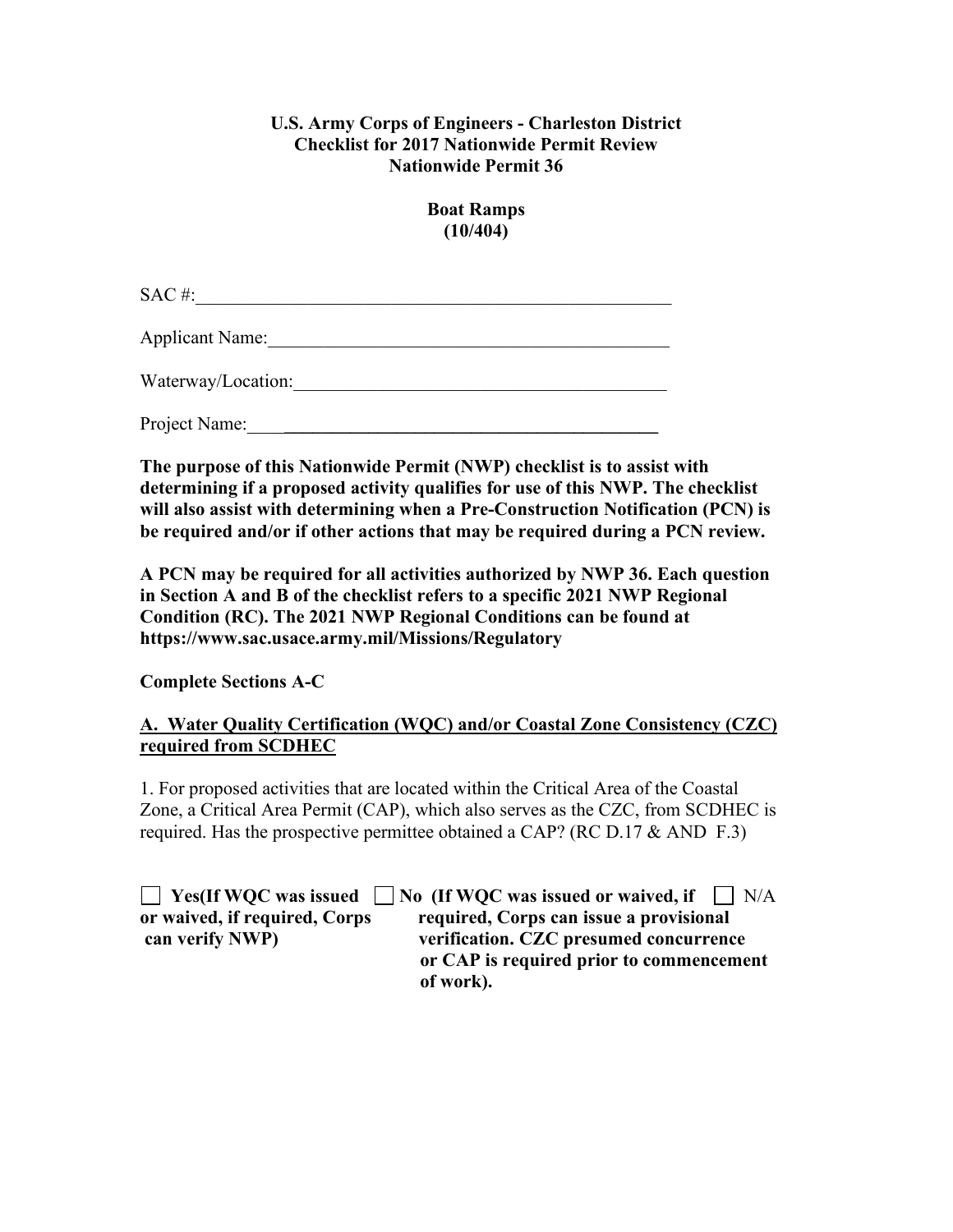## **B. Regional Conditions:**

1. Does the prospective permittee understand that use of the nationwide permits does not preclude requirements to obtain all other applicable Federal, State, county, and local government authorizations? (RC C.1)

Yes

2. Would the proposed activity occur in areas known or suspected to have sediment contamination? (RC C.2)

| $\Box$ Yes (Activity cannot | $\vert$   No |
|-----------------------------|--------------|
| be authorized by            |              |
| a NWP)                      |              |

3. Would the proposed activity, both temporary and permanent, be located in a FEMA designated floodway? (RC C.3)

**Yes (PCN required)** No

4. Would the proposed activity be located in or adjacent to an authorized USACE Civil Works project, including Federal Navigation projects, as listed below? (RC C.4)

a. **USACE Civil Works projects:** Buck Creek in Horry County, Eagle Creek in Dorchester County, Kingstree Branch in Williamsburg County, Sawmill Branch in Berkeley and Dorchester Counties, Scotts Creek in Newberry County, Socastee Creek in Horry County and Turkey Creek in Sumter County, Wilson Branch in Chesterfield County, Edisto River in Orangeburg and Dorchester Counties, North Edisto River in Aitken and Orangeburg Counties, Folly Beach in Charleston County, Hunting Island Beach, waste water treatment plant and water line in Beaufort County, Myrtle Beach in Georgetown and Horry County, Pawleys Island Beach in Georgetown County, Edisto Island Beach in Charleston County, Crab Bank in Charleston County, Morris Island Lighthouse in Charleston County, Miller Corner Disposal area Phragmites Control in Georgetown County, Cape Marsh Management area (Santee Coastal Reserve) in Charleston County, Murphy Island in Charleston County, Pocotaligo River and Swamp in Clarendon and Sumter Counties, Pinopolis Dam in Berkeley County, Battery Pringle in Charleston County, Castle Pinckney in Charleston County, Pompion Hill Chapel along the Cooper River in Berkeley County, Drayton Hall in Charleston County, Indian Bluff in Orangeburg County, Singleton Swash at Shore Drive in Horry County, Turkey Creek Bridge at Pineview Drive in Lancaster, Big Dutchman Creek Bridge at West Oak Drive in Rock Hill, SC, Calabash Branch Bridge at Tom Joye Road in Clover, Blue Branch Bridge at Fortanberry Road in Gaffney, Glenn Creek Bridge at Sulphur Springs Road in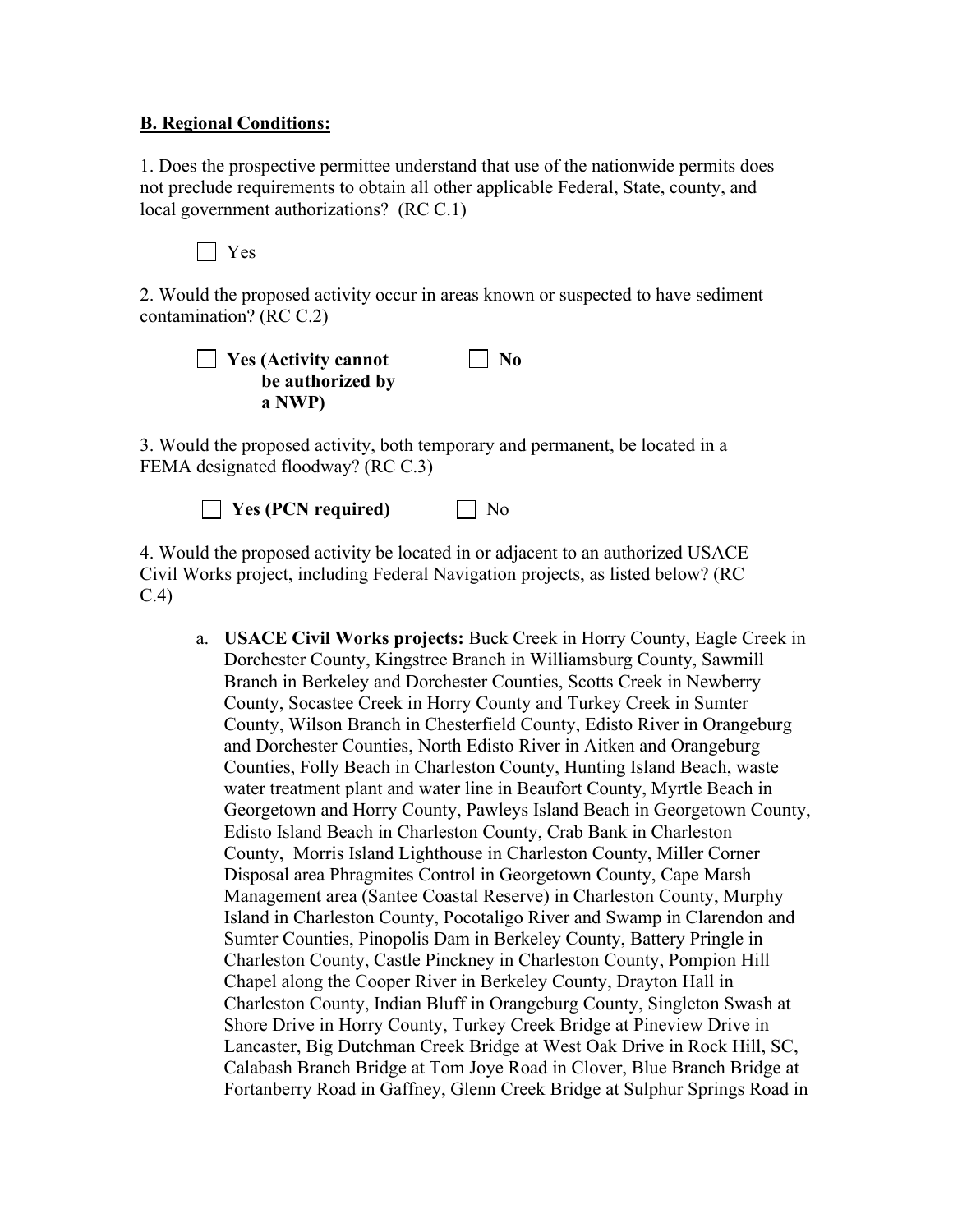Spartanburg County, Cow Castle Creek (Bowman) in Orangeburg County, Cowpen Swamp at Simpson Creek in Horry County, Crabtree Swamp in Horry County, Saluda River (North, South, and Middle Fork) in Greenville County, Shot Pouch Creek in Sumter County, Simpson Creek in Horry County, and Todd Swamp in Horry County.

| <b>Yes (PCN required)</b> | $\Box$ No |
|---------------------------|-----------|
|---------------------------|-----------|

b. **Defined Federal Navigation projects:** Ashley River (0.5 miles east of Hwy 7 bridge downstream to the Atlantic Intracoastal Waterway (AIWW)), Atlantic Intracoastal Waterway ((AIWW) GA/SC line to SC/NC line), Brookgreen Garden Canal, Calabash Creek, Charleston Harbor (including the Cooper River, Town Creek, Shem Creek to Coleman Blvd and Mount Pleasant Channel), Folly River, Georgetown Harbor (Winyah Bay, Sampit River and Bypass Channel), Jeremy Creek, Little River Inlet, Murrells Inlet (Main Creek), Port Royal Harbor, Shipyard River, Savannah River (Below Augusta) and Town Creek McClellanville (i.e., Five Fathoms Creek, AIWW to Bulls Bay).

**No** Yes (PCN required) No

c. **Undefined Federal Navigation projects**: Adams Creek, Archers Creek (From intersection with Beaufort River for 2 miles), Edisto River (River mile 0.00 to 175.0), Great Pee Dee River (Waccamaw River via Bull Creek then to Smith Mills, then to Cheraw), Lynches River/Clark Creek (Clark Creek to Lynches River, River Mile 0.0 to 56.0), Mingo Creek (to Hemmingway Bridge), Salkehatchie River (5 miles above Toby's Bluff to Hickory Hill, River mile 20.4 to 62.3), Santee River (Closed to navigation at mile 87 (Santee Dam)), Waccamaw River (river mile 0.0 to 90 (state line)), Wateree River (Mouth to Camden), and Village Creek (Morgan River to Porpoise Fish Co., 2.2 miles).

**No** Yes (PCN required) Mo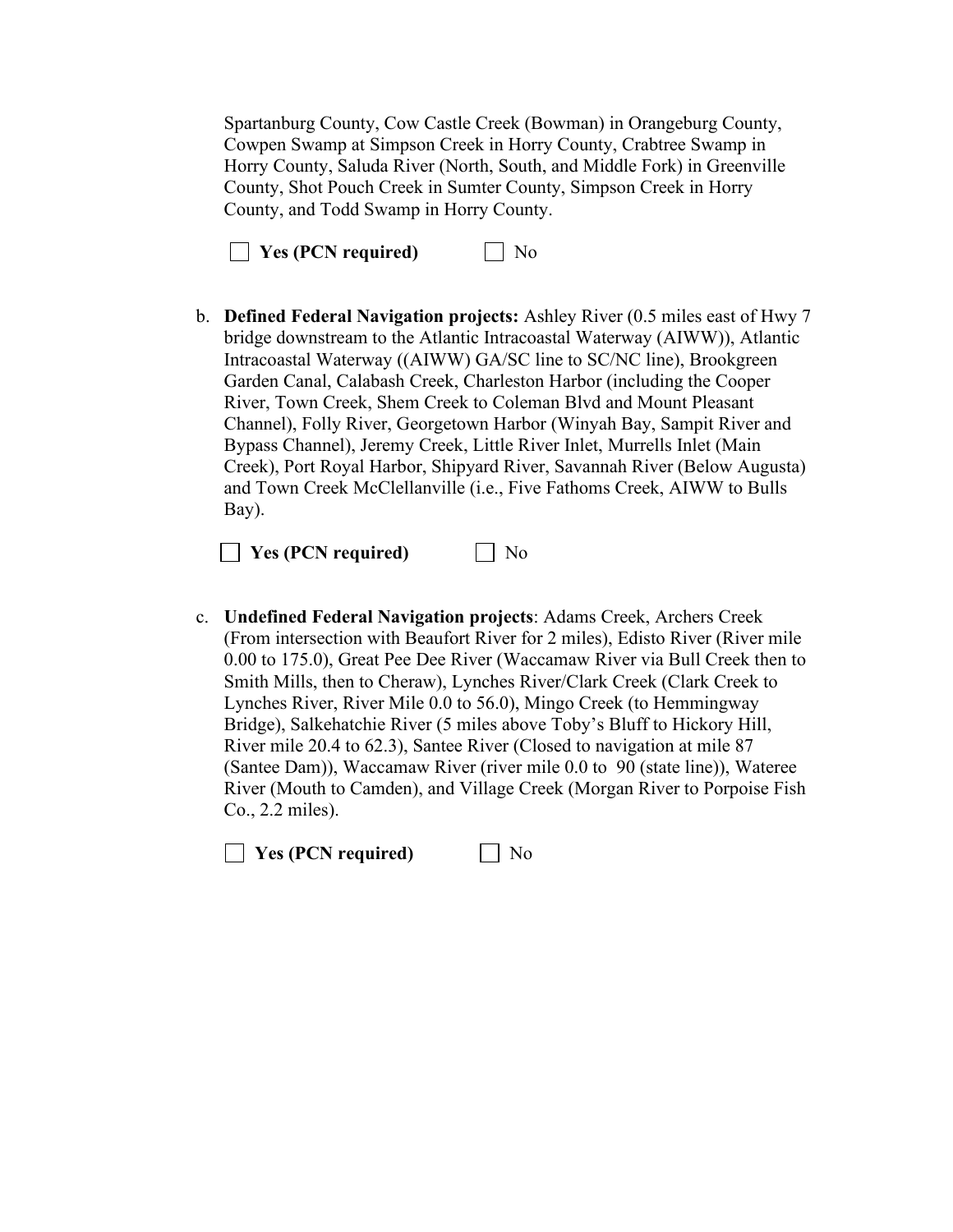5. If the proposed activity would be located in or adjacent to an authorized Federal Navigation project, as referenced in Regional Condition C.4.b, does the project drawings include the following information: (1) State Plane Coordinates (NAD 1983) for a minimum of two corners of each structure or fill where it is closest to the Federal channel; (2) the distance from watermost edge of the proposed structure or fill to the nearest edge of the Federal channel; AND (3) Mean Low Water line and the Mean High Water line? (RC C.5)

 $\Box$  N/A  $\Box$  Yes (PCN required)  $\Box$  No (Revise the drawings to  **include this information)** 

6. For all NWPs requiring a PCN AND when the activity involves the discharge of dredged or fill material into waters of the U.S. associated with mechanized land clearing that results in the permanent conversion of forested or scrub-shrub wetlands to herbaceous wetlands, does the PCN include the following information: (1) a written description and/or drawings of the proposed conversion activity and (2) acreage of the permanent conversion? (RC C.6)

| $\Box$ Yes | $\vert$ No (The PCN should be | $\overline{\rm N/A}$ |
|------------|-------------------------------|----------------------|
|            | revised to include this       |                      |
|            | information)                  |                      |

7. Does the activity comply with all of the NWP General Conditions?

| $\vert$   Yes | No (Activity does not qualify for |
|---------------|-----------------------------------|
|               | use of a NWP)                     |

8. For NWPs 3, 8, 10, 13, 15, 18, 19, 22, 23, 25, 27, 28, 30, 33, 34, 36, 37, 38 and 54, activities, would the activities occur in the critical resource waters of the ACE Basin National Estuarine Research Reserve or the North Inlet Winyah Bay National Estuarine Research Reserve, including wetlands adjacent to these critical resource waters? (RC D.5)

| $\Box$ Yes (A PCN is required) | $\Box$ No | $\Box$ N/A |
|--------------------------------|-----------|------------|
|--------------------------------|-----------|------------|

## **C. Nationwide Permit 36**

1. Does the proposed activity involve the construction, repair, or replacement of a boat ramp?

| $\Box$ Yes | $\Box$ No (Activity does not qualify for |
|------------|------------------------------------------|
|            | use of NWP 36)                           |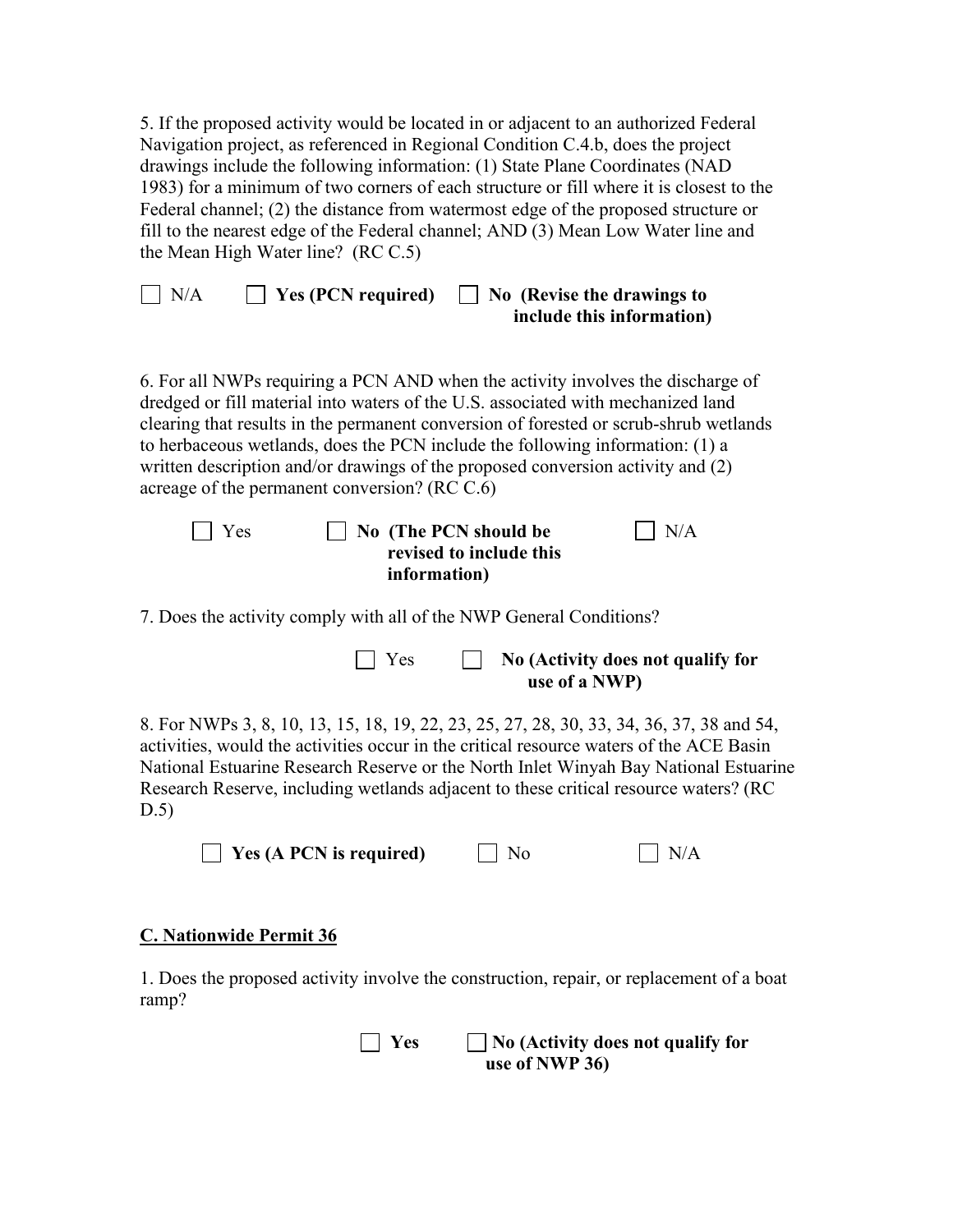2. Does the discharge into waters of the U.S. exceed 50 cubic yards of concrete, rock, crushed stone or gravel into forms, or in the form of precast concrete planks or slabs?

| Yes (A PCN is required)<br>No                                                                                                                                                                                                                                              |  |  |  |  |
|----------------------------------------------------------------------------------------------------------------------------------------------------------------------------------------------------------------------------------------------------------------------------|--|--|--|--|
| 3. If the discharge into waters of the U.S. exceeds the 50 cubic yards, has the District<br>Engineer waived this 50 cubic yard limit by making a written determination concluding<br>that the discharge will result in no more than minimal adverse environmental effects? |  |  |  |  |
| N/A<br>$\vert$ Yes<br>No (Activity does not<br>qualify for use of<br><b>NWP 36)</b>                                                                                                                                                                                        |  |  |  |  |
| 4. Does the proposed boat ramp exceed 20 feet in width?                                                                                                                                                                                                                    |  |  |  |  |
| Yes (A PCN is required)<br>No                                                                                                                                                                                                                                              |  |  |  |  |
| 5. If the proposed boat ramp exceeds 20 feet in width, has the District Engineer waived<br>this criterion by making a written determination concluding that the discharge will result<br>in no more than minimal adverse environmental effects?                            |  |  |  |  |
| N/A<br>Yes<br><b>No (Activity does not</b><br>qualify for use of<br><b>NWP 36)</b>                                                                                                                                                                                         |  |  |  |  |
| 6. Does the base material of the proposed boat ramp consist of crushed stone, gravel or<br>other suitable material?                                                                                                                                                        |  |  |  |  |

 **Yes No (Activity does not qualify for use of NWP 36)**

7. Does the construction of the proposed boat ramp involve excavation?

| $\bigcap$ Yes<br>$\Box$ No |
|----------------------------|
|                            |

8. If the construction of the proposed boat ramp involves excavation, is the excavation limited to the area necessary for site preparation AND will all excavated material be removed to an area that has no waters of the United States?

| $\vert$ $\vert$ N/A | $\Box$ Yes | $\Box$ No (Activity does not |
|---------------------|------------|------------------------------|
|                     |            | qualify for use of           |
|                     |            | <b>NWP 36)</b>               |